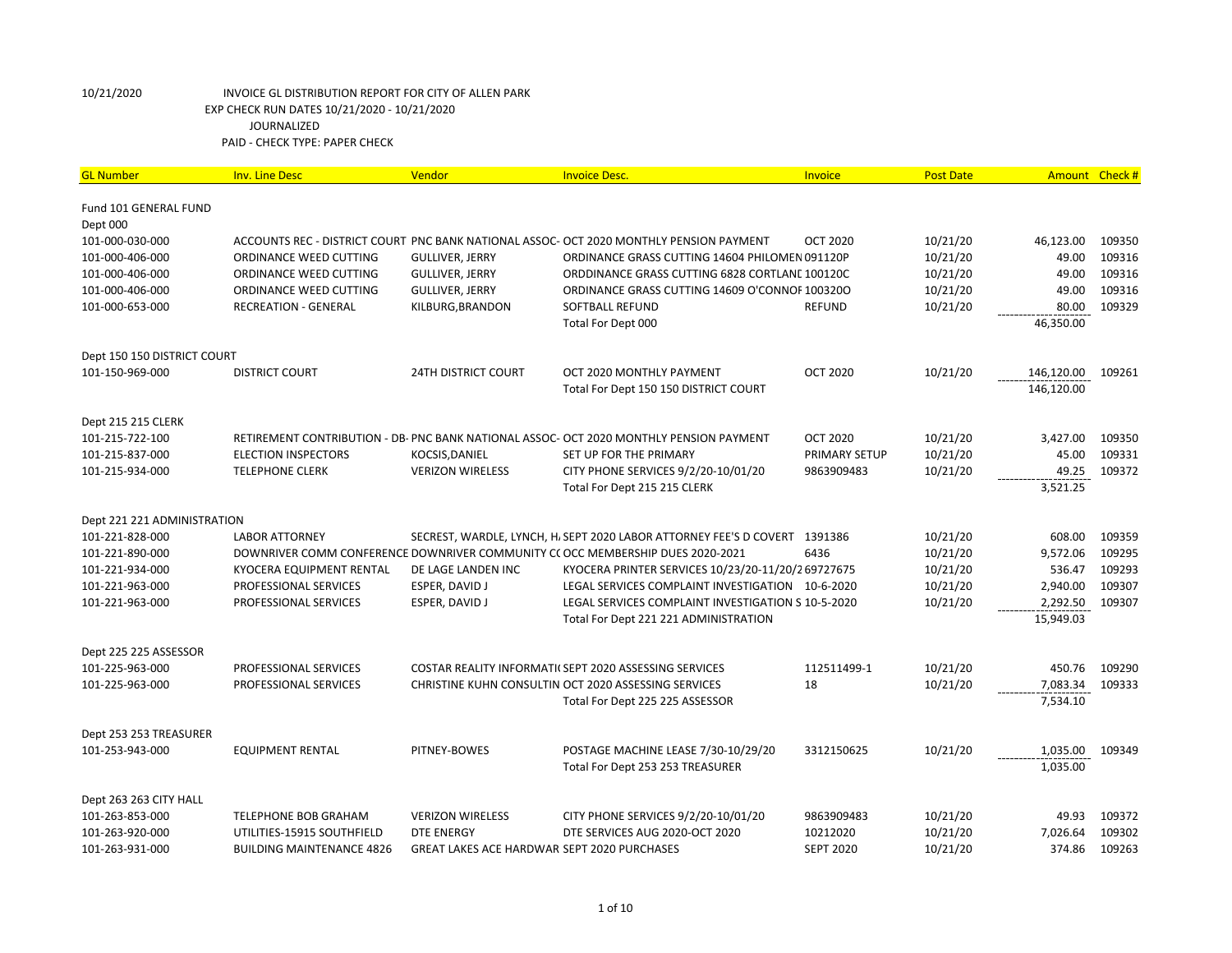| <b>GL Number</b>               | <b>Inv. Line Desc</b>                                                              | Vendor                                             | <b>Invoice Desc.</b>                                                                    | <b>Invoice</b>   | <b>Post Date</b> | Amount Check # |        |
|--------------------------------|------------------------------------------------------------------------------------|----------------------------------------------------|-----------------------------------------------------------------------------------------|------------------|------------------|----------------|--------|
| 101-263-931-000                | <b>BUILDING MAINTENANCE</b>                                                        | <b>HINCKLEY SPRINGS</b>                            | SEPT 2020 COFFEE SUPPLIES                                                               | 17305203100920   | 10/21/20         | 208.57         | 109322 |
| 101-263-931-000                | <b>BUILDING MAINTENANCE</b>                                                        | <b>VETERANS CLEANING</b>                           | SEPT 2020 CLEANING SERVICES DPW                                                         | 20-2609          | 10/21/20         | 1,100.00       | 109379 |
| 101-263-931-000                | <b>BUILDING MAINTENANCE</b>                                                        | <b>VETERANS CLEANING</b>                           | SEPT 2020 CITY HALL CLEANING SERVICES                                                   | 20-1009          | 10/21/20         | 1,960.00       | 109379 |
| 101-263-985-000                | CAPITAL OUTLAY-BUILDING LEASE SHREDCORP.                                           |                                                    | <b>SHREDDING SERVICES</b>                                                               | 4152788          | 10/21/20         | 90.00          | 109360 |
|                                |                                                                                    |                                                    | Total For Dept 263 263 CITY HALL                                                        |                  |                  | 10,810.00      |        |
| Dept 305 305 POLICE DEPARTMENT |                                                                                    |                                                    |                                                                                         |                  |                  |                |        |
| 101-305-722-100                |                                                                                    |                                                    | RETIREMENT CONTRIBUTION - DB- PNC BANK NATIONAL ASSOC- OCT 2020 MONTHLY PENSION PAYMENT | <b>OCT 2020</b>  | 10/21/20         | 84,391.00      | 109350 |
| 101-305-729-000                | <b>K-9 SUPPLIES</b>                                                                | PET SUPPLIES PLUS                                  | <b>K-9 SUPPLIES</b>                                                                     | 83415            | 10/21/20         | 41.00          | 109348 |
| 101-305-761-000                | PRISONER BOARD                                                                     | <b>STATE OF MICHIGAN</b>                           | LIVE SCAN INV                                                                           | 551-567789       | 10/21/20         | 86.50          | 109275 |
| 101-305-761-000                | PRISONER BOARD                                                                     | <b>STATE OF MICHIGAN</b>                           | SEX OFFENDERREGISTRATION FEE                                                            | 551-568003       | 10/21/20         | 120.00         | 109276 |
| 101-305-853-000                | <b>TELEPHONE POLICE</b>                                                            | <b>VERIZON WIRELESS</b>                            | POLICE SERVICES 9/11-10/10/20                                                           | 9864709953       | 10/21/20         | 853.06         | 109378 |
| 101-305-888-000                | DOWNRIVER MUTAL AID                                                                | DOWNRIVER COMMUNITY CC DMA DUES 2020-2021          |                                                                                         | 6456             | 10/21/20         | 15,308.25      | 109295 |
| 101-305-931-000                | <b>BUILDING MAINTENANCE 4842</b>                                                   | GREAT LAKES ACE HARDWAR SEPT 2020 PURCHASES        |                                                                                         | <b>SEPT 2020</b> | 10/21/20         | 7.59           | 109263 |
| 101-305-934-000                | EQUIPMENT MAINTENANCE                                                              | CERTIFIED ALARM INC                                | <b>CAMERA REPAIR</b>                                                                    | 82084            | 10/21/20         | 385.00         | 109287 |
| 101-305-935-000                | COMPUTER SOFTWARE MAINTEN/ CDW GOVERNMENT, LLC                                     |                                                    | IT PARTS FOR POLICE                                                                     | 2402605          | 10/21/20         | 957.10         | 109284 |
| 101-305-935-000                | COMPUTER SOFTWARE MAINTEN/ CDW GOVERNMENT, LLC                                     |                                                    | IT PARTS POLICE DEPT                                                                    | 2463495          | 10/21/20         | 3,448.40       | 109284 |
| 101-305-935-000                | COMPUTER SOFTWARE MAINTEN/ TRENTON, CITY OF                                        |                                                    | SINC COURT TECH FUND                                                                    | 000459           | 10/21/20         | 1,300.00       | 109368 |
| 101-305-939-000                | <b>VEHICLE MAINTENANCE</b>                                                         | BAKER'S GAS & WELDING SUI CYLINDER RENTAL FOR CITY |                                                                                         | 09235750         | 10/21/20         | 26.77          | 109272 |
| 101-305-939-000                | <b>VEHICLE MAINTENANCE</b>                                                         |                                                    | TINT PRO WINDOW TINTING WINDOW TINT POLICE VEHICLE                                      | 9002             | 10/21/20         | 69.00          | 109367 |
| 101-305-939-000                | <b>VEHICLE MAINTENANCE</b>                                                         | <b>VILLAGE FORD</b>                                | <b>PARTS</b>                                                                            | 477072           | 10/21/20         | 199.33         | 109380 |
| 101-305-960-000                | <b>EDUCATION &amp; TRAINING</b>                                                    |                                                    | FAIRFIELD INN & SUITES GOSI EXPENSES RELATED TO TRAINING HONOR GUAI 60744               |                  | 10/21/20         | 480.00         | 109309 |
| 101-305-960-000                | <b>EDUCATION &amp; TRAINING</b>                                                    | <b>GOSHEN POLICE DEPT</b>                          | HONOR GUARD CAMP WHEELER, WAARA, ARNC 2020017                                           |                  | 10/21/20         | 1,300.00       | 109314 |
| 101-305-961-000                | POL. TRAIN-ACT 302 ST. GRANT                                                       | <b>CENTER MASS INC</b>                             | AR-15 ARMORER COURSE FOR OFC WAARA 9/141140                                             |                  | 10/21/20         | 399.00         | 109285 |
| 101-305-961-000                | POL. TRAIN-ACT 302 ST. GRANT                                                       |                                                    | MICHIGAN ASSOC. OF CHIEF (EDUCATION SEMINAR FOR CHIEF EGAN 12/9-1.200007507             |                  | 10/21/20         | 195.00         | 109338 |
| 101-305-961-000                | POL. TRAIN-ACT 302 ST. GRANT                                                       |                                                    | MICHIGAN ASSOC. OF CHIEF (ACCREDITATION SENINAR FOR SGT JABLONSKI 200007505             |                  | 10/21/20         | 25.00          | 109339 |
|                                |                                                                                    |                                                    | Total For Dept 305 305 POLICE DEPARTMENT                                                |                  |                  | 109,592.00     |        |
| Dept 340 340 FIRE DEPARTMENT   |                                                                                    |                                                    |                                                                                         |                  |                  |                |        |
| 101-340-722-100                |                                                                                    |                                                    | RETIREMENT CONTRIBUTION - DB PNC BANK NATIONAL ASSOC- OCT 2020 MONTHLY PENSION PAYMENT  | <b>OCT 2020</b>  | 10/21/20         | 56,260.00      | 109350 |
| 101-340-757-000                | <b>OPERATING SUPPLIES 4870</b>                                                     | <b>GREAT LAKES ACE HARDWAR SEPT 2020 PURCHASES</b> |                                                                                         | <b>SEPT 2020</b> | 10/21/20         | 86.21          | 109263 |
| 101-340-757-000                | <b>OPERATING SUPPLIES</b>                                                          |                                                    | NETWORK SERVICES COMPAI OPERATING SUPPLIES FOR FIRE DEPT                                | 6660553-01       | 10/21/20         | 113.12         | 109346 |
| 101-340-757-000                | <b>OPERATING SUPPLIES</b>                                                          |                                                    | NETWORK SERVICES COMPAI OPERATING SUPPLIES FIRE DEPT                                    | 6682237-00       | 10/21/20         | 562.69         | 109346 |
| 101-340-757-500                | <b>RESCUE SUPPLIES</b>                                                             | J & B MEDICAL SUPPLY, INC. RESCUE SUPPLIES         |                                                                                         | 6746055          | 10/21/20         | 70.00          | 109324 |
| 101-340-757-600                | OPERATING SUPPLIES - FEDERAL G APOLLO FIRE EQUIPMENT CO SAW & BLADES FOR FIRE DEPT |                                                    |                                                                                         | 103773           | 10/21/20         | 14,774.50      | 109387 |
| 101-340-757-600                | OPERATING SUPPLIES - FEDERAL G WEST SHORE SERVICES                                 |                                                    | LIFT GATE FOR LOADING HOSE FIRE DEPT                                                    | 22847            | 10/21/20         | 200.00         | 109388 |
| 101-340-768-000                | <b>UNIFORMS</b>                                                                    | <b>WEST SHORE SERVICES</b>                         | <b>SUPPLIES FIRE DEPT</b>                                                               | 22954            | 10/21/20         | 2,608.97       | 109382 |
| 101-340-768-000                | <b>UNIFORMS</b>                                                                    | <b>WEST SHORE SERVICES</b>                         | <b>FIRE DEPT GEAR</b>                                                                   | 22955            | 10/21/20         | 2,608.97       | 109382 |
| 101-340-768-000                | <b>UNIFORMS</b>                                                                    | <b>WEST SHORE SERVICES</b>                         | <b>FIRE GEAR</b>                                                                        | 22956            | 10/21/20         | 2,608.97       | 109382 |
| 101-340-768-000                | <b>UNIFORMS</b>                                                                    | <b>WEST SHORE SERVICES</b>                         | UNIFORMS FIRE DEPT                                                                      | 22924            | 10/21/20         | 522.16         | 109382 |
| 101-340-768-000                | <b>UNIFORMS</b>                                                                    | <b>WEST SHORE SERVICES</b>                         | UNIFORMS FIRE DEPT                                                                      | 22922            | 10/21/20         | 126.07         | 109382 |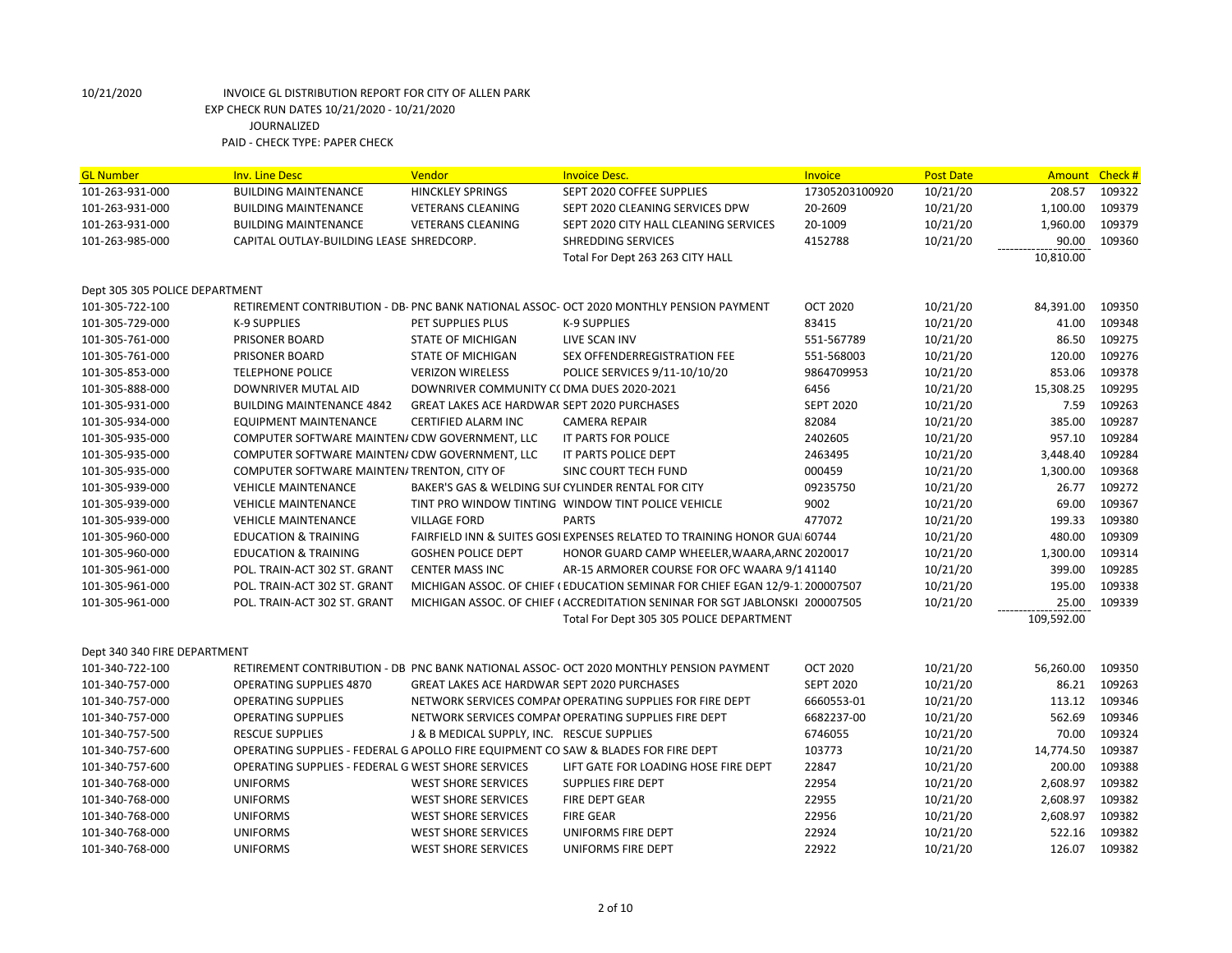| <b>GL Number</b>                          | <b>Inv. Line Desc</b>                                                 | Vendor                                             | <b>Invoice Desc.</b>                                                                    | Invoice          | <b>Post Date</b> | Amount Check # |        |
|-------------------------------------------|-----------------------------------------------------------------------|----------------------------------------------------|-----------------------------------------------------------------------------------------|------------------|------------------|----------------|--------|
| 101-340-768-000                           | <b>UNIFORMS</b>                                                       | <b>WEST SHORE SERVICES</b>                         | <b>TURNOUT GEAR AJLOUNY</b>                                                             | 22958            | 10/21/20         | 2,608.97       | 109382 |
| 101-340-768-000                           | <b>UNIFORMS</b>                                                       | <b>WEST SHORE SERVICES</b>                         | <b>TURNOUT GEAR PELTY</b>                                                               | 22957            | 10/21/20         | 2,608.97       | 109382 |
| 101-340-768-000                           | <b>UNIFORMS</b>                                                       | <b>WEST SHORE SERVICES</b>                         | UNIFORMS FIRE DEPT                                                                      | 22951            | 10/21/20         | 2,024.73       | 109382 |
| 101-340-805-000                           | AMBULANCE BILLING                                                     | <b>ACCENT</b>                                      | AMBULANCE BILLING REFUND                                                                | <b>REFUND</b>    | 10/21/20         | 475.65         | 109262 |
| 101-340-853-000                           | <b>TELEPHONE</b>                                                      | HERKIMER RADIO SERVICE                             | SPEAKERS FIRE DEPT                                                                      | 25016            | 10/21/20         | 957.17         | 109321 |
| 101-340-853-000                           | TELEPHONE ED CANN                                                     | <b>VERIZON WIRELESS</b>                            | CITY PHONE SERVICES 9/2/20-10/01/20                                                     | 9863909483       | 10/21/20         | 145.94         | 109372 |
| 101-340-853-000                           | TELEPHONE FIRE DEPT                                                   | <b>VERIZON WIRELESS</b>                            | FIRE DEPT SERVICES 9/11-10/10/20                                                        | 9864626838       | 10/21/20         | 96.08          | 109376 |
| 101-340-888-000                           | DOWNRIVER MUTUAL AID POLICE DOWNRIVER COMMUNITY CC DMA DUES 2020-2021 |                                                    |                                                                                         | 6456             | 10/21/20         | 10,500.00      | 109295 |
| 101-340-920-000                           | UTILITIES- 6730 ROOSEVELT                                             | <b>DTE ENERGY</b>                                  | DTE SERVICES AUG 2020-OCT 2020                                                          | 10212020         | 10/21/20         | 1,832.97       | 109302 |
| 101-340-931-000                           | <b>BUILDING MAINTENANCE 4807</b>                                      | <b>GREAT LAKES ACE HARDWAR SEPT 2020 PURCHASES</b> |                                                                                         | <b>SEPT 2020</b> | 10/21/20         | 99.71          | 109263 |
| 101-340-939-000                           | <b>VEHICLE MAINTENANCE</b>                                            | BAKER'S GAS & WELDING SUI CYLINDER RENTAL FOR CITY |                                                                                         | 09235750         | 10/21/20         | 26.77          | 109272 |
| 101-340-939-000                           | <b>VEHICLE MAINTENANCE</b>                                            | <b>HALT FIRE</b>                                   | <b>VEHICLE MNT</b>                                                                      | 444327           | 10/21/20         | 77.02          | 109320 |
| 101-340-939-000                           | <b>VEHICLE MAINTENANCE</b>                                            | <b>VILLAGE FORD</b>                                | <b>PARTS</b>                                                                            | 481240           | 10/21/20         | 110.14         | 109380 |
|                                           |                                                                       |                                                    | Total For Dept 340 340 FIRE DEPARTMENT                                                  |                  |                  | 102,105.78     |        |
|                                           |                                                                       |                                                    |                                                                                         |                  |                  |                |        |
| Dept 445 445 DEPARTMENT OF PUBLIC SERVICE |                                                                       |                                                    |                                                                                         |                  |                  |                |        |
| 101-445-722-100                           |                                                                       |                                                    | RETIREMENT CONTRIBUTION - DB- PNC BANK NATIONAL ASSOC- OCT 2020 MONTHLY PENSION PAYMENT | <b>OCT 2020</b>  | 10/21/20         | 14,000.00      | 109350 |
| 101-445-757-000                           | <b>OPERATING SUPPLIES 4907</b>                                        | <b>GREAT LAKES ACE HARDWAR SEPT 2020 PURCHASES</b> |                                                                                         | <b>SEPT 2020</b> | 10/21/20         | 98.44          | 109263 |
| 101-445-757-000                           | <b>OPERATING SUPPLIES</b>                                             | <b>BRONER GLOVE CO</b>                             | <b>SUPPLIES</b>                                                                         | 295383           | 10/21/20         | 104.85         | 109278 |
| 101-445-757-000                           | <b>OPERATING SUPPLIES</b>                                             | D & L GARDEN CENTER, INC. SUPPLIES                 |                                                                                         | 13767            | 10/21/20         | 39.98          | 109292 |
| 101-445-853-000                           | <b>TELEPHONE ROY SHIPMAN</b>                                          | <b>VERIZON WIRELESS</b>                            | CITY PHONE SERVICES 9/2/20-10/01/20                                                     | 9863909483       | 10/21/20         | 51.89          | 109372 |
| 101-445-920-000                           | UTILITIES- 6450 ALLEN RD                                              | <b>DTE ENERGY</b>                                  | DTE SERVICES AUG 2020-OCT 2020                                                          | 10212020         | 10/21/20         | 671.74         | 109302 |
| 101-445-926-000                           | UTILITES 16430 ECORSE                                                 | <b>DTE ENERGY</b>                                  | DTE SERVICES AUG 2020-OCT 2020                                                          | 10212020         | 10/21/20         | 152.02         | 109302 |
| 101-445-926-000                           | STREET LIGHTING-15501 PHILOMI DTE ENERGY                              |                                                    | STREETLIGHTS AUG- OCT 2020                                                              | 10212020         | 10/21/20         | 1,487.67       | 109305 |
| 101-445-931-000                           | <b>BUILDING MAINTENANCE 4878</b>                                      | <b>GREAT LAKES ACE HARDWAR SEPT 2020 PURCHASES</b> |                                                                                         | <b>SEPT 2020</b> | 10/21/20         | 3.21           | 109263 |
| 101-445-931-000                           | <b>BUILDING MAINTENANCE</b>                                           | LOWER HURON SUPPLY CO. SUPPLIES                    |                                                                                         | 448545           | 10/21/20         | 136.50         | 109336 |
| 101-445-939-000                           | <b>VEHICLE MAINTENANCE</b>                                            | BAKER'S GAS & WELDING SUI CYLINDER RENTAL FOR CITY |                                                                                         | 09235750         | 10/21/20         | 26.77          | 109272 |
| 101-445-939-000                           | <b>VEHICLE MAINTENANCE</b>                                            | BELL EQUIPMENT CO.                                 | <b>INSTALL PRESSURE SWITCH</b>                                                          | 0175221          | 10/21/20         | 49.00          | 109274 |
| 101-445-939-000                           | <b>VEHICLE MAINTENANCE</b>                                            | <b>GLENDALE AUTO VALUE</b>                         | CREDIT ON RET INV 197530                                                                | CM359-197646     | 10/21/20         | (267.58)       | 109312 |
| 101-445-939-000                           | <b>VEHICLE MAINTENANCE</b>                                            | <b>GLENDALE AUTO VALUE</b>                         | <b>PARTS</b>                                                                            | 359-198067       | 10/21/20         | 40.92          | 109312 |
| 101-445-939-000                           | <b>VEHICLE MAINTENANCE</b>                                            | <b>GLENDALE AUTO VALUE</b>                         | PARTS FOR 2018 FORD F450                                                                | 359-197530       | 10/21/20         | 655.14         | 109312 |
| 101-445-939-000                           | <b>VEHICLE MAINTENANCE</b>                                            | <b>GLENDALE AUTO VALUE</b>                         | PARTS FOR 2018 FORD F450                                                                | 359-167645       | 10/21/20         | 208.18         | 109312 |
| 101-445-939-000                           | <b>VEHICLE MAINTENANCE</b>                                            | <b>GLENDALE AUTO VALUE</b>                         | <b>PARTS</b>                                                                            | 359-198110       | 10/21/20         | 5.89           | 109312 |
| 101-445-939-000                           | <b>VEHICLE MAINTENANCE</b>                                            |                                                    | TINT PRO WINDOW TINTING INSTALL REMOTE START SYSTEM 2020 F150                           | 8947             | 10/21/20         | 219.95         | 109367 |
| 101-445-939-000                           | <b>VEHICLE MAINTENANCE</b>                                            |                                                    | TRUCK & TRAILER SPECIALTIE INSTALL ROLL RITE TARP SYSTEM                                | HJO001732        | 10/21/20         | 3,948.00       | 109369 |
| 101-445-939-000                           | <b>VEHICLE MAINTENANCE</b>                                            |                                                    | TRUCK & TRAILER SPECIALTIE INSTALL SUPER DUTY STRAIGHT STEEL SNOW P HJO001754           |                  | 10/21/20         | 1,752.00       | 109369 |
| 101-445-939-000                           | <b>VEHICLE MAINTENANCE</b>                                            |                                                    | TRUCK & TRAILER SPECIALTIE CHASSIS 2020 FORD F450 INSTALL SUPER DUTY HJO001765          |                  | 10/21/20         | 4,729.00       | 109369 |
| 101-445-939-000                           | <b>VEHICLE MAINTENANCE</b>                                            | WINDER POLICE EQUIPMENT PARTS                      |                                                                                         | 201998           | 10/21/20         | 318.50         | 109384 |
| 101-445-939-000                           | <b>VEHICLE MAINTENANCE</b>                                            | WURTH USA INC                                      | <b>PARTS</b>                                                                            | 96832780         | 10/21/20         | 136.78         | 109386 |
|                                           |                                                                       |                                                    | Total For Dept 445 445 DEPARTMENT OF PUBLIC SERVICE                                     |                  |                  | 28,568.85      |        |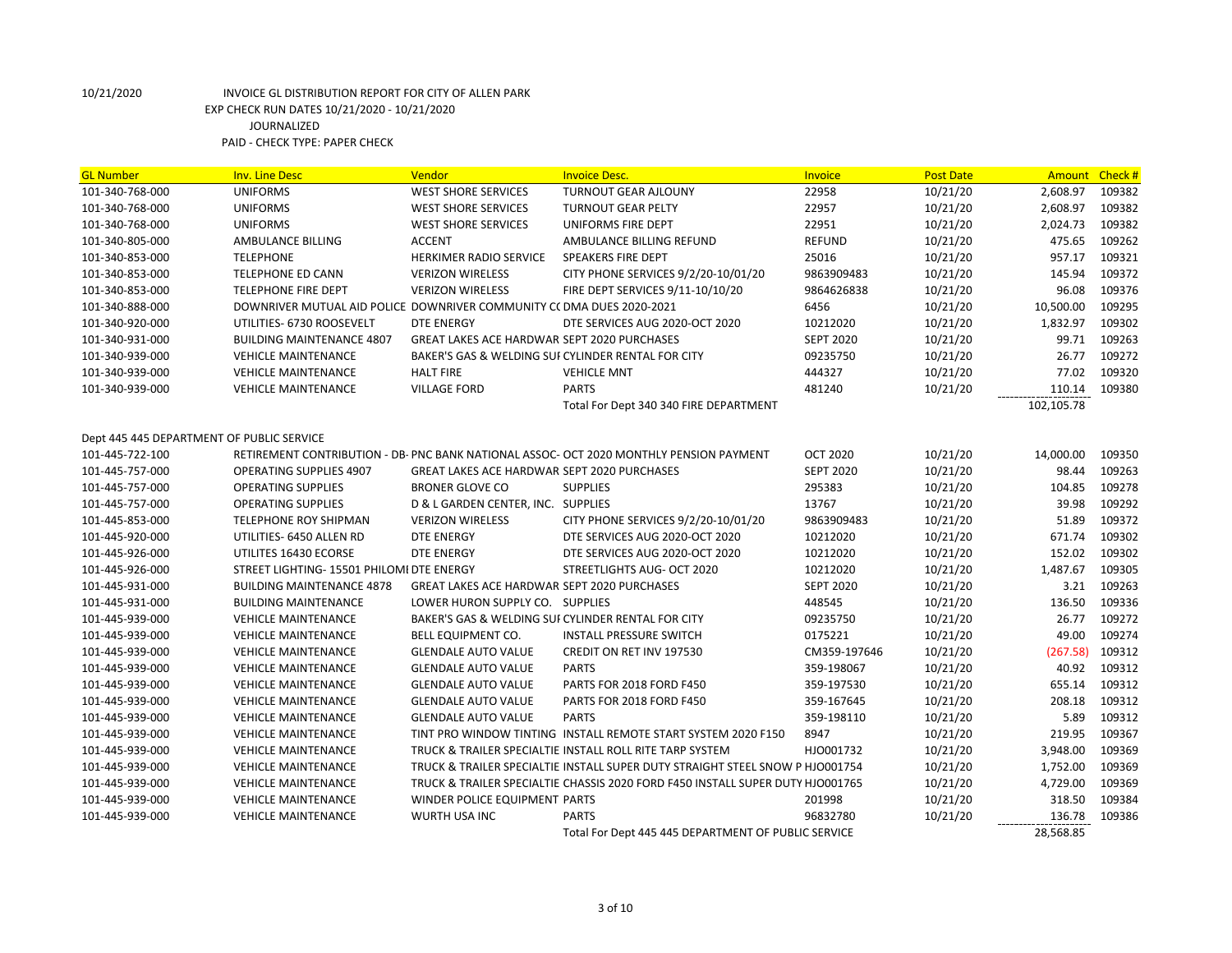| <b>GL Number</b>              | <b>Inv. Line Desc</b>                                                  | Vendor                                             | <b>Invoice Desc.</b>                                                                               | Invoice          | <b>Post Date</b> | <b>Amount</b> | Check # |
|-------------------------------|------------------------------------------------------------------------|----------------------------------------------------|----------------------------------------------------------------------------------------------------|------------------|------------------|---------------|---------|
| Dept 707 707 PARKS & REC      |                                                                        |                                                    |                                                                                                    |                  |                  |               |         |
| 101-707-757-000               | <b>OPERATING SUPPLIES 4909</b>                                         | <b>GREAT LAKES ACE HARDWAR SEPT 2020 PURCHASES</b> |                                                                                                    | <b>SEPT 2020</b> | 10/21/20         | 36.32         | 109263  |
| 101-707-783-000               | <b>PARK SUPPLIES 4848</b>                                              | <b>GREAT LAKES ACE HARDWAR SEPT 2020 PURCHASES</b> |                                                                                                    | <b>SEPT 2020</b> | 10/21/20         | 334.67        | 109263  |
| 101-707-783-000               | <b>PARK SUPPLIES</b>                                                   | SIGNARAMA                                          | PARK SIGN FOR P&R                                                                                  | INV-6220         | 10/21/20         | 714.39        | 109362  |
| 101-707-784-000               | CRADLE PT HUMPTY DUMPTY PK VERIZON WIRELESS                            |                                                    | CITY PHONE SERVICES 9/2/20-10/01/20                                                                | 9863909483       | 10/21/20         | 120.23        | 109372  |
| 101-707-816-000               | PROF. SERV. - OTHER                                                    | <b>MACKER TEK LTD</b>                              | <b>VERKADA 1 YR LICENSE</b>                                                                        | 1193             | 10/21/20         | 1,671.60      | 109337  |
| 101-707-920-000               | UTILITIES 6295 WINONA                                                  | <b>DTE ENERGY</b>                                  | DTE SERVICES AUG 2020-OCT 2020                                                                     | 10212020         | 10/21/20         | 1,090.36      | 109302  |
| 101-707-925-800               | <b>SMART 4 PAT</b>                                                     | <b>VERIZON WIRELESS</b>                            | CITY PHONE SERVICES 9/2/20-10/01/20                                                                | 9863909483       | 10/21/20         | 392.50        | 109372  |
| 101-707-931-000               | <b>BUILDING MAINTENANCE 4893</b>                                       | GREAT LAKES ACE HARDWAR SEPT 2020 PURCHASES        |                                                                                                    | <b>SEPT 2020</b> | 10/21/20         | 36.61         | 109263  |
| 101-707-934-000               | <b>EQUIPMENT MAINTENANCE</b>                                           | LOWE'S                                             | <b>SEPT 2020 PURCHASES</b>                                                                         | <b>SEPT 2020</b> | 10/21/20         | 55.01         | 109334  |
| 101-707-935-000               | COMPUTER SOFTWARE MAINTEN/ CARD CONNECT                                |                                                    | TWO NEW CARD READERS CONCESSION/OFFIC INV00028552                                                  |                  | 10/21/20         | 589.00        | 109281  |
| 101-707-935-000               | COMPUTER SOFTWARE MAINTEN/ EXPERT TECHNOLOGY SERVIC IT SERVICES P&R    |                                                    |                                                                                                    | 02943            | 10/21/20         | 180.00        | 109308  |
| 101-707-935-000               | COMPUTER SOFTWARE MAINTEN/ RC SYSTEMS INC                              |                                                    | <b>RECPRO RENEWAL P&amp;R</b>                                                                      | 18595            | 10/21/20         | 750.00        | 109351  |
| 101-707-939-000               | <b>VEHICLE MAINTENANCE</b>                                             | BAKER'S GAS & WELDING SUI CYLINDER RENTAL FOR CITY |                                                                                                    | 09235750         | 10/21/20         | 26.77         | 109272  |
|                               |                                                                        |                                                    | Total For Dept 707 707 PARKS & REC                                                                 |                  |                  | 5,997.46      |         |
|                               |                                                                        |                                                    |                                                                                                    |                  |                  |               |         |
| Dept 751 751 COMMUNITY CENTER |                                                                        |                                                    |                                                                                                    |                  |                  |               |         |
| 101-751-757-000               | OPERATING SUPPLIES 4861                                                | <b>GREAT LAKES ACE HARDWAR SEPT 2020 PURCHASES</b> |                                                                                                    | <b>SEPT 2020</b> | 10/21/20         | 48.55         | 109263  |
| 101-751-757-000               | <b>OPERATING SUPPLIES</b>                                              | <b>CARD CONNECT</b>                                | TWO NEW CARD READERS CONCESSION/OFFIC INV00028552                                                  |                  | 10/21/20         | 589.00        | 109281  |
| 101-751-757-000               | <b>OPERATING SUPPLIES</b>                                              | <b>CORRIGAN OIL CO</b>                             | PROPANE ICE ARENA                                                                                  | 0443875-IN       | 10/21/20         | 38.00         | 109289  |
| 101-751-757-000               | <b>OPERATING SUPPLIES</b>                                              | <b>GORDON FOOD SERV.</b>                           | <b>SUPPLIES PARKS &amp; REC</b>                                                                    | 846156275        | 10/21/20         | 95.94         | 109313  |
| 101-751-816-000               | PROF. SERV. - OTHER                                                    | <b>MACKER TEK LTD</b>                              | <b>VERKADA 1 YR LICENSE</b>                                                                        | 1193             | 10/21/20         | 5,134.20      | 109337  |
| 101-751-816-000               |                                                                        |                                                    | PROF. SERV. - OTHER COMM CTR REDGUARD FIRE & SECURITY FIRE ALARM MONITORING 2020 OCT-DEC           | 46082            | 10/21/20         | 216.00        | 109352  |
| 101-751-816-000               |                                                                        |                                                    | PROF. SERV. - OTHER COMM CTR REDGUARD FIRE & SECURITY BURGLAR ALARM MONITORING 2020 OCT- DEC 46083 |                  | 10/21/20         | 177.00        | 109352  |
| 101-751-920-000               | <b>UTILITIES</b>                                                       | <b>ALLEN PARK WATER</b>                            | COMM CTR RS 6/1-9/1/20                                                                             | COMM CTR 6/1-9/1 | 10/21/20         | 15.75         | 109270  |
| 101-751-920-000               | <b>UTILITIES</b>                                                       | <b>ALLEN PARK WATER</b>                            | WATER SERVICES FOR COMM CTR 8/1-9/1/20 WH158-00 AUG 2020                                           |                  | 10/21/20         | 2,417.06      | 109270  |
| 101-751-920-000               | UTILITIES COMM CENTER                                                  | <b>DTE ENERGY</b>                                  | STREETLIGHTS AUG- OCT 2020                                                                         | 10212020         | 10/21/20         | 26,915.17     | 109305  |
| 101-751-931-000               | <b>BUILDING MAINTENANCE 4808</b>                                       | GREAT LAKES ACE HARDWAR SEPT 2020 PURCHASES        |                                                                                                    | <b>SEPT 2020</b> | 10/21/20         | 502.40        | 109263  |
| 101-751-934-000               | EQUIPMENT MAINTENANCE 4909 GREAT LAKES ACE HARDWAR SEPT 2020 PURCHASES |                                                    |                                                                                                    | <b>SEPT 2020</b> | 10/21/20         | 85.12         | 109263  |
| 101-751-934-000               | <b>EQUIPMENT MAINTENANCE</b>                                           |                                                    | GREAT LAKES VACUUM SERVI GREASE TRAP CLEAN OUT COMM CTR                                            | 37617            | 10/21/20         | 175.00        | 109315  |
| 101-751-934-000               | <b>EQUIPMENT MAINTENANCE</b>                                           | PARK ATHLETIC SUPPLY                               | <b>VOLLEY BALL NET</b>                                                                             | 183821           | 10/21/20         | 100.00        | 109347  |
|                               |                                                                        |                                                    | Total For Dept 751 751 COMMUNITY CENTER                                                            |                  |                  | 36,509.19     |         |
|                               |                                                                        |                                                    |                                                                                                    |                  |                  |               |         |
| Dept 803 HISTORICAL           |                                                                        |                                                    |                                                                                                    |                  |                  |               |         |
| 101-803-801-001               | LAWN & SNOW SERVICES                                                   |                                                    | JOHN'S LANDSCAPING & SNO LAWN MNT HISTORICAL MUSEUM                                                | 23467            | 10/21/20         | 140.00        | 109326  |
| 101-803-801-001               | <b>LAWN &amp; SNOW SERVICES</b>                                        | <b>TURF DOCTOR</b>                                 | MARCH 2020 LAWN SERVICE HISTORICAL MUSI 69526                                                      |                  | 10/21/20         | 31.95         | 109371  |
| 101-803-801-001               | LAWN & SNOW SERVICES                                                   | <b>TURF DOCTOR</b>                                 | MAY 2020 LAWN SERVICES HISTORICAL MUSEL 72462                                                      |                  | 10/21/20         | 61.95         | 109371  |
| 101-803-801-001               | LAWN & SNOW SERVICES                                                   | <b>TURF DOCTOR</b>                                 | JULY 2020 LAWN SERVICES HISTORICAL MUSEU 75253                                                     |                  | 10/21/20         | 31.95         | 109371  |
| 101-803-801-001               | LAWN & SNOW SERVICES                                                   | TURF DOCTOR                                        | SEPT 2020 LAWN SERVICES HISTORICAL MUSEL 78063                                                     |                  | 10/21/20         | 31.95         | 109371  |
| 101-803-920-000               | UTILITIES HISTORICAL                                                   | <b>DTE ENERGY</b>                                  | DTE SERVICES AUG 2020-OCT 2020                                                                     | 10212020         | 10/21/20         | 197.79        | 109302  |
|                               |                                                                        |                                                    | Total For Dept 803 HISTORICAL                                                                      |                  |                  | 495.59        |         |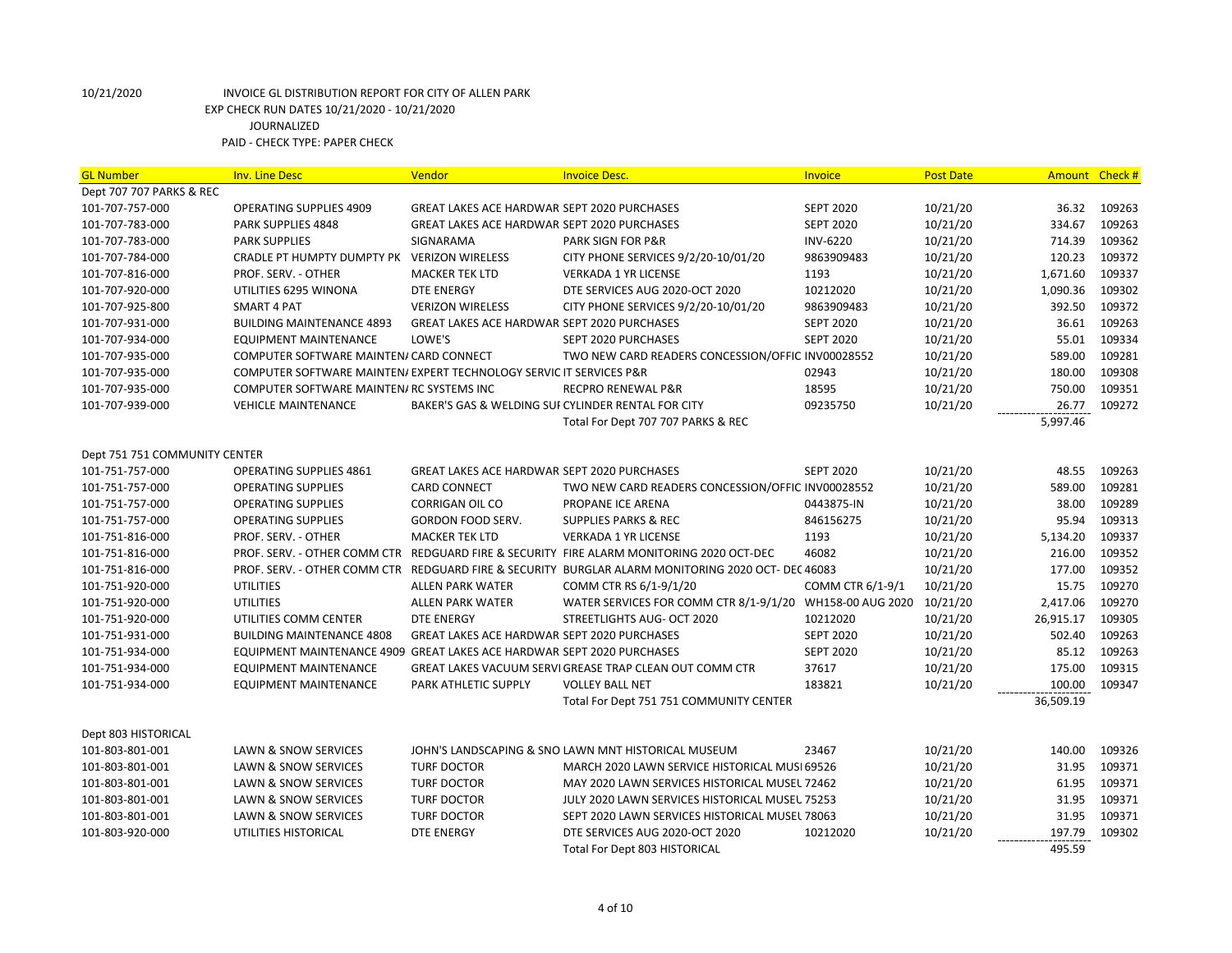| <b>GL Number</b>                                            | <b>Inv. Line Desc</b>                                                             | Vendor                                         | <b>Invoice Desc.</b>                                                                   | <b>Invoice</b>  | <b>Post Date</b> |                        | Amount Check # |
|-------------------------------------------------------------|-----------------------------------------------------------------------------------|------------------------------------------------|----------------------------------------------------------------------------------------|-----------------|------------------|------------------------|----------------|
|                                                             |                                                                                   |                                                |                                                                                        |                 |                  |                        |                |
| Dept 864 864 RETIREE/ACTIVE HEALTHCARE<br>101-864-722-100   |                                                                                   |                                                | RETIREMENT CONTRIBUTION - GF PNC BANK NATIONAL ASSOC- OCT 2020 MONTHLY PENSION PAYMENT | <b>OCT 2020</b> | 10/21/20         | 6,834.00               | 109350         |
|                                                             |                                                                                   |                                                | Total For Dept 864 864 RETIREE/ACTIVE HEALTHCARE                                       |                 |                  | 6,834.00               |                |
|                                                             |                                                                                   |                                                |                                                                                        |                 |                  |                        |                |
|                                                             |                                                                                   |                                                | Total For Fund 101 GENERAL FUND                                                        |                 |                  | 521,422.25             |                |
|                                                             |                                                                                   |                                                |                                                                                        |                 |                  |                        |                |
| Fund 202 MAJOR STREET FUND<br>Dept 475 475 TRAFFIC SERVICES |                                                                                   |                                                |                                                                                        |                 |                  |                        |                |
| 202-475-703-050                                             | INTERFUND LABOR/EQUIP - TRAFF WAYNE COUNTY - ACCTS. RECTRAFFIC SIGNAL ENERGY 9/20 |                                                |                                                                                        | 1010292         | 10/21/20         | 201.89                 | 109381         |
|                                                             |                                                                                   |                                                | Total For Dept 475 475 TRAFFIC SERVICES                                                |                 |                  | 201.89                 |                |
|                                                             |                                                                                   |                                                |                                                                                        |                 |                  |                        |                |
| Dept 479 PRESERVATION - STREETS                             |                                                                                   |                                                |                                                                                        |                 |                  |                        |                |
| 202-479-757-000                                             | <b>OPERATING SUPPLIES</b>                                                         | AJAX MATERIALS CORP.                           | UPM COLD MIX                                                                           | 254030          | 10/21/20         | 795.80                 | 109268         |
| 202-479-801-205                                             | <b>SECTIONING</b>                                                                 | SAVONE CEMENT, INC.                            | REMOVAL & REPLACE PAVEMENT OAKWOOD 810317-565                                          |                 | 10/21/20         | 12,000.00<br>12,795.80 | 109357         |
|                                                             |                                                                                   |                                                | Total For Dept 479 PRESERVATION - STREETS                                              |                 |                  |                        |                |
|                                                             |                                                                                   |                                                | Total For Fund 202 MAJOR STREET FUND                                                   |                 |                  | 12,997.69              |                |
| Fund 203 LOCAL STREET FUND                                  |                                                                                   |                                                |                                                                                        |                 |                  |                        |                |
| Dept 479 PRESERVATION - STREETS                             |                                                                                   |                                                |                                                                                        |                 |                  |                        |                |
| 203-479-757-000                                             | <b>OPERATING SUPPLIES</b>                                                         | AJAX MATERIALS CORP.                           | UPM COLD MIX                                                                           | 254030          | 10/21/20         | 795.80                 | 109268         |
| 203-479-801-205                                             | SECTIONING - PRESERVATION                                                         | SAVONE CEMENT, INC.                            | LOCAL ROADS REMOVAL & REPLACEMENT OF F10317-589                                        |                 | 10/21/20         | 89,653.44              | 109357         |
| 203-479-801-215                                             | PROF'L SERVICES - NON-MOTORIZI SAVONE CEMENT, INC.                                |                                                | CONCRETE RAMPS MANOR/WICK/BECKER                                                       | 10317-592       | 10/21/20         | 13,725.17              | 109357         |
| 203-479-801-220                                             | <b>PROF'L SERVICES -TREES</b>                                                     | T-N-T TREE SERVICE INC                         | REMOVAL & CLEAN UP 2 TREES CARTER & BELN 600274                                        |                 | 10/21/20         | 3,500.00               | 109364         |
|                                                             |                                                                                   |                                                | Total For Dept 479 PRESERVATION - STREETS                                              |                 |                  | 107,674.41             |                |
| Dept 483 ADMINISTRATION - STREETS                           |                                                                                   |                                                |                                                                                        |                 |                  |                        |                |
| 203-483-820-000                                             | <b>ENGINEERING</b>                                                                | <b>BUCCILLI GROUP, LLC</b>                     | INSPECTION SERVICES LOCAL ST 9/28-10/2/20 4202                                         |                 | 10/21/20         | 1,890.00               | 109279         |
|                                                             |                                                                                   |                                                | Total For Dept 483 ADMINISTRATION - STREETS                                            |                 |                  | 1,890.00               |                |
|                                                             |                                                                                   |                                                | Total For Fund 203 LOCAL STREET FUND                                                   |                 |                  | 109,564.41             |                |
| Fund 226 RUBBISH FUND                                       |                                                                                   |                                                |                                                                                        |                 |                  |                        |                |
| Dept 450 450 RUBBISH                                        |                                                                                   |                                                |                                                                                        |                 |                  |                        |                |
| 226-450-817-000                                             | <b>WASTE DISPOSAL</b>                                                             | ADVANCED DISPOSAL SERVIC OCT 2020 BULK SERVICE |                                                                                        | V30001965526    | 10/21/20         | 138,544.66             | 109267         |
| 226-450-819-000                                             | <b>WASTE DISPOSAL</b>                                                             | RIVERVIEW, CITY OF                             | AUG 2020 DEMO BILLING                                                                  | 85786           | 10/21/20         | 972.38                 | 109353         |
| 226-450-819-000                                             | <b>WASTE DISPOSAL</b>                                                             | RIVERVIEW, CITY OF                             | AUG 2020 LIMB CLEANUP                                                                  | 85787           | 10/21/20         | 217.50                 | 109353         |
| 226-450-819-000                                             | <b>WASTE DISPOSAL</b>                                                             | RIVERVIEW, CITY OF                             | JULY 2020 LIMB CLEANUP                                                                 | 85632           | 10/21/20         | 944.89                 | 109353         |
| 226-450-819-000                                             | <b>WASTE DISPOSAL</b>                                                             | RIVERVIEW, CITY OF                             | JULY 2020 DEMO BILLING                                                                 | 85631           | 10/21/20         | 569.12                 | 109353         |
|                                                             |                                                                                   |                                                | Total For Dept 450 450 RUBBISH                                                         |                 |                  | 141,248.55             |                |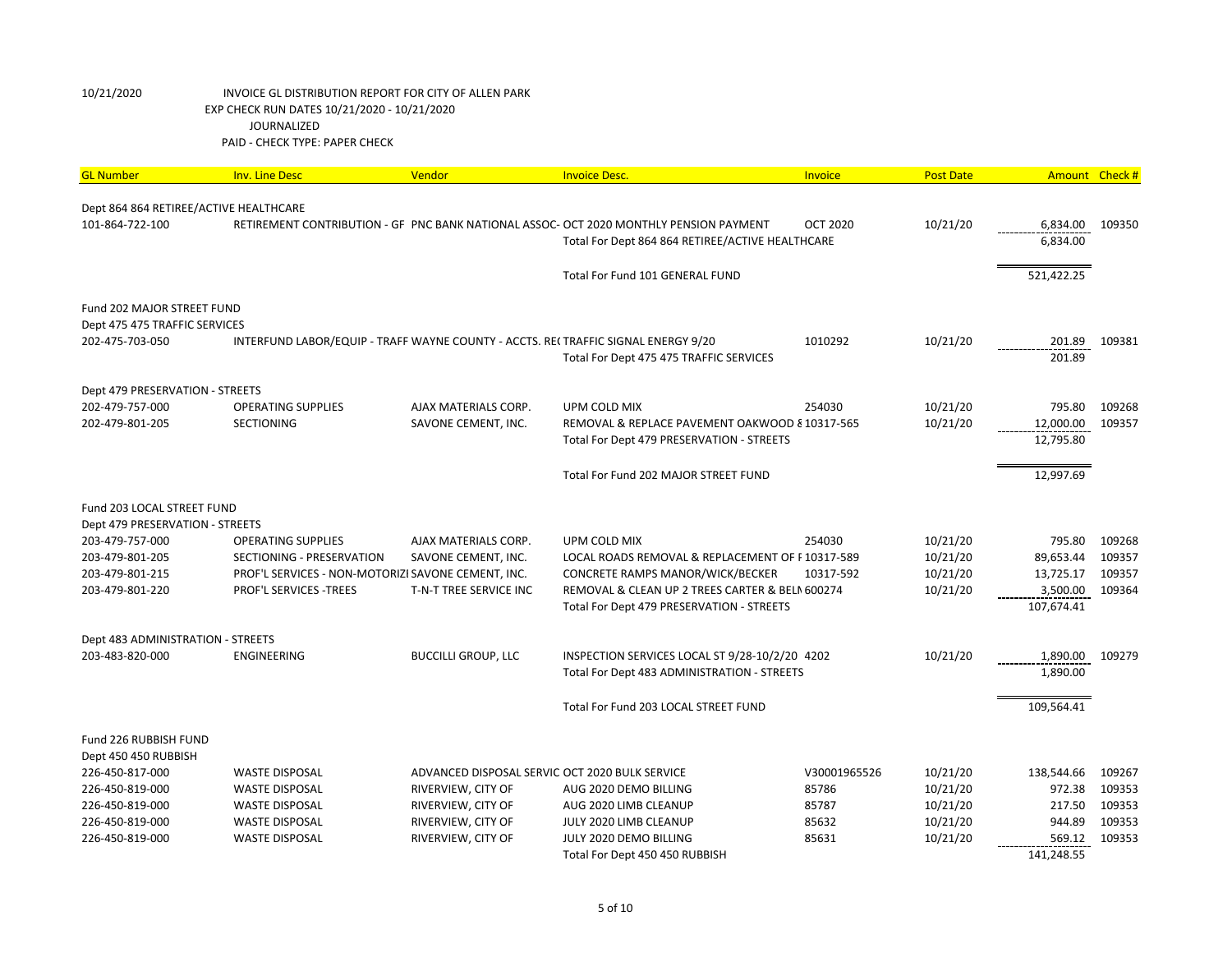| <b>GL Number</b>                             | <b>Inv. Line Desc</b>                        | Vendor                                        | <b>Invoice Desc.</b>                                                                                   | Invoice       | <b>Post Date</b> | Amount Check # |        |
|----------------------------------------------|----------------------------------------------|-----------------------------------------------|--------------------------------------------------------------------------------------------------------|---------------|------------------|----------------|--------|
|                                              |                                              |                                               |                                                                                                        |               |                  |                |        |
|                                              |                                              |                                               | Total For Fund 226 RUBBISH FUND                                                                        |               |                  | 141,248.55     |        |
| Fund 249 BUILDING FUND                       |                                              |                                               |                                                                                                        |               |                  |                |        |
| Dept 000                                     |                                              |                                               |                                                                                                        |               |                  |                |        |
| 249-000-607-000                              | <b>FEES REVENUE</b>                          | KLAIT, ALI                                    | REFUND ON REGISTER RENTAL ERROR                                                                        | <b>REFUND</b> | 10/21/20         | 175.00         | 109330 |
|                                              |                                              |                                               | Total For Dept 000                                                                                     |               |                  | 175.00         |        |
| Dept 371 371 BUILDING DEPARTMENT             |                                              |                                               |                                                                                                        |               |                  |                |        |
| 249-371-853-000                              | <b>TELEPHONE KEN SIMERLY</b>                 | <b>VERIZON WIRELESS</b>                       | CITY PHONE SERVICES 9/2/20-10/01/20                                                                    | 9863909483    | 10/21/20         | 177.30         | 109372 |
| 249-371-853-000                              | <b>TELEPHONE BLDG</b>                        | <b>VERIZON WIRELESS</b>                       | BLDG SERVICES 9/11-10/10/20                                                                            | 9864672115    | 10/21/20         | 108.12         | 109375 |
| 249-371-931-000                              | <b>RENT</b>                                  | <b>GLENDALE AUTO VALUE</b>                    | PARTS FOR 2006 FORD PICKUP                                                                             | 358-198349    | 10/21/20         | 397.36         | 109312 |
| 249-371-931-000                              | <b>RENT</b>                                  | <b>GLENDALE AUTO VALUE</b>                    | <b>PARTS</b>                                                                                           | 359-198447    | 10/21/20         | 43.02          | 109312 |
| 249-371-963-000                              | PROFESSIONAL SVCS                            | CARLISLE/WORTMAN ASSOC 6350 ALLEN RD VARIANCE |                                                                                                        | 2158385       | 10/21/20         | 57.50          | 109282 |
| 249-371-963-000                              | PROFESSIONAL SVCS                            |                                               | CARLISLE/WORTMAN ASSOC SEPT 2020 MONTHLY RETAINER SERVICES                                             | 2158386       | 10/21/20         | 4,000.00       | 109282 |
|                                              |                                              |                                               | Total For Dept 371 371 BUILDING DEPARTMENT                                                             |               |                  | 4,783.30       |        |
|                                              |                                              |                                               | Total For Fund 249 BUILDING FUND                                                                       |               |                  | 4,958.30       |        |
|                                              |                                              |                                               |                                                                                                        |               |                  |                |        |
| Fund 250 DDA OPERATING                       |                                              |                                               |                                                                                                        |               |                  |                |        |
| Dept 000                                     |                                              |                                               |                                                                                                        |               |                  |                |        |
| 250-000-722-000                              |                                              |                                               | RETIREMENT CONTRIBUTION - DC NATIONAL FINANCIAL SERVIC OCT 2020 RETIREMENT MON THLY CONTRIBUT OCT 2020 |               | 10/21/20         | 530.99         | 109345 |
| 250-000-920-000                              | <b>UTILITIES</b>                             | <b>ALLEN PARK WATER</b>                       | DDA OFFICE WATER SERVICES 6/1-9/1/20                                                                   | 010-AL06543   | 10/21/20         | 63.81          | 109270 |
| 250-000-920-000                              | <b>UTILITIES</b>                             | <b>DTE ENERGY</b>                             | 15500 BEATRICE PARKING LIGHTS 9/3-10/5/20 910005331970                                                 |               | 10/21/20         | 189.59         | 109296 |
| 250-000-920-000                              | <b>UTILITIES</b>                             | <b>DTE ENERGY</b>                             | 5951 N ALLEN RD 9/3-10/2/20                                                                            | 910007536998  | 10/21/20         | 217.54         | 109297 |
| 250-000-920-000                              | <b>UTILITIES</b>                             | <b>DTE ENERGY</b>                             | 6543 ALLEN RD 9/3-10/2/20                                                                              | 910008199275  | 10/21/20         | 60.85          | 109298 |
| 250-000-920-000                              | <b>UTILITIES</b>                             | <b>DTE ENERGY</b>                             | 5301 ALLEN PARKING LOTS 9/4-10/5/20                                                                    | 910006782213  | 10/21/20         | 87.48          | 109299 |
| 250-000-920-000                              | <b>UTILITIES</b>                             | <b>DTE ENERGY</b>                             | 17425 ECORSE PARKING LOT LIGHTS 9/12-10/1 910007536873                                                 |               | 10/21/20         | 61.31          | 109300 |
| 250-000-920-000                              | <b>UTILITIES</b>                             | <b>DTE ENERGY</b>                             | 6543 ALLEN RD 9/3-10/1/20                                                                              | 910021109236  | 10/21/20         | 31.78          | 109301 |
| 250-000-931-000                              | <b>BUILDING MAINTENANCE</b>                  | <b>HADDIX ELECTRIC</b>                        | LIGHT REPAIR FOR DAIRY MART                                                                            | 10185         | 10/21/20         | 440.00         | 109319 |
| 250-000-960-000                              | MARKETING/PROMOTIONS                         |                                               | BRENDEL'S SEPTIC TANK SER\ PORTA POTTY SERVICES FARMERS MKT 10/11-1184454                              |               | 10/21/20         | 160.00         | 109277 |
|                                              |                                              |                                               | Total For Dept 000                                                                                     |               |                  | 1,843.35       |        |
|                                              |                                              |                                               | Total For Fund 250 DDA OPERATING                                                                       |               |                  | 1,843.35       |        |
|                                              |                                              |                                               |                                                                                                        |               |                  |                |        |
| Fund 266 DRUG FORFEITURE - STATE<br>Dept 000 |                                              |                                               |                                                                                                        |               |                  |                |        |
| 266-000-657-000                              | FORFEITED MONIES-STATE&LOCAL TAYLOR, CITY OF |                                               | GUN RANGE RENTAL 8/20-9/17/20                                                                          | INV0013436    | 10/21/20         | 1,200.00       | 109365 |
| 266-000-729-000                              | K-9 SUPPLIES                                 | <b>NAPCH</b>                                  | ANNUAL MNT TRAINING FEE FOR PERIOD 10/28001                                                            |               | 10/21/20         | 1,700.00       | 109344 |
|                                              |                                              |                                               | Total For Dept 000                                                                                     |               |                  | 2,900.00       |        |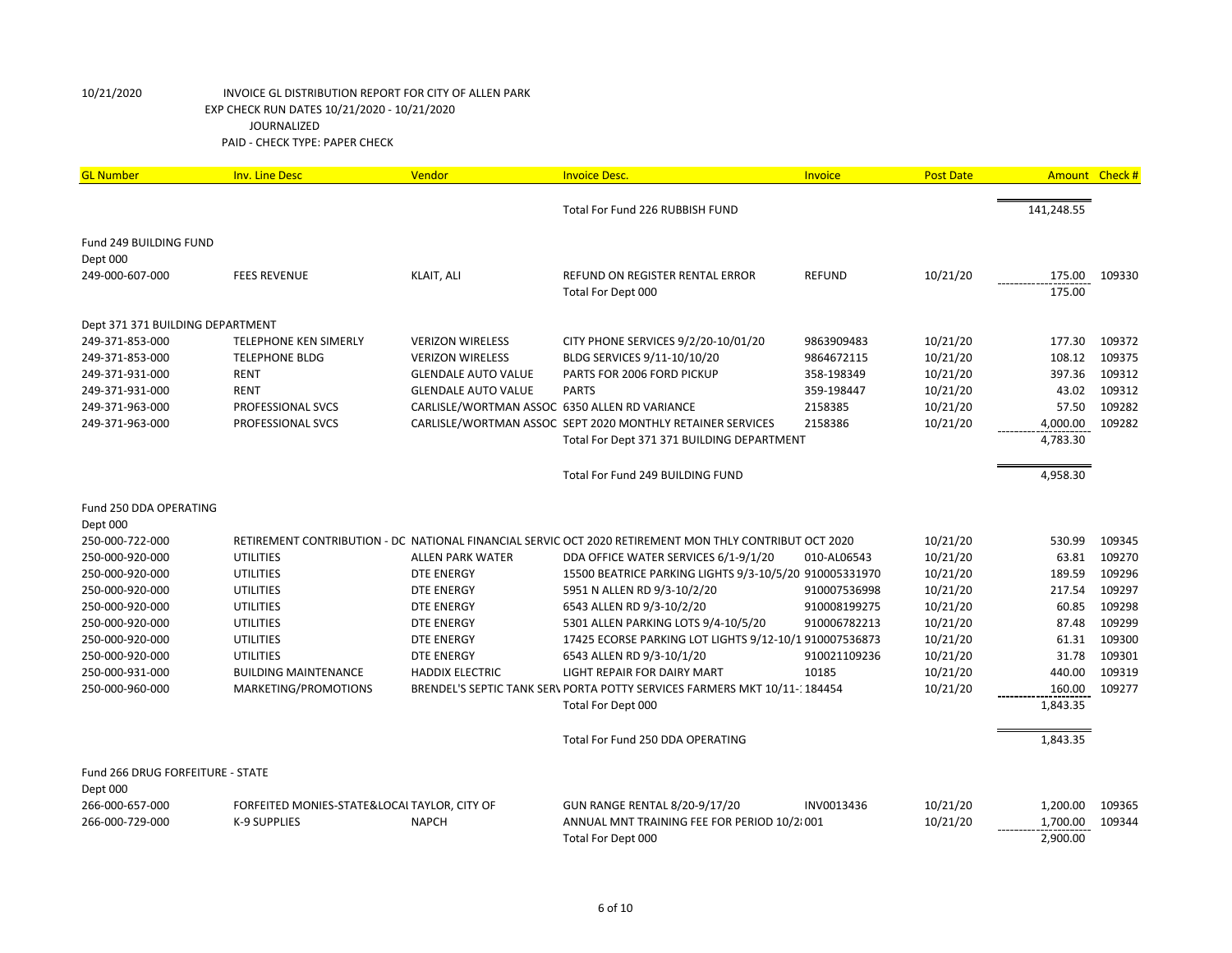| <b>GL Number</b>              | <b>Inv. Line Desc</b>                              | Vendor                                         | <b>Invoice Desc.</b>                                                      | Invoice         | <b>Post Date</b> | Amount    | Check # |
|-------------------------------|----------------------------------------------------|------------------------------------------------|---------------------------------------------------------------------------|-----------------|------------------|-----------|---------|
|                               |                                                    |                                                | Total For Fund 266 DRUG FORFEITURE - STATE                                |                 |                  | 2.900.00  |         |
|                               |                                                    |                                                |                                                                           |                 |                  |           |         |
| Fund 271 LIBRARY              |                                                    |                                                |                                                                           |                 |                  |           |         |
| Dept 000                      |                                                    |                                                |                                                                           |                 |                  |           |         |
| 271-000-757-000               | <b>OPERATING SUPPLIES</b>                          | ROBINETT, KRISTY                               | SUPPLIES FOR HALLOWEEN PROGRAM                                            | <b>INV #100</b> | 10/21/20         | 150.00    | 109354  |
| 271-000-757-000               | <b>OPERATING SUPPLIES</b>                          | SWINEHART, BRANDI                              | <b>REFUND ON PROGRAM SUPPLIES</b>                                         | <b>REFUND</b>   | 10/21/20         | 161.04    | 109363  |
| 271-000-827-000               | <b>LIBRARY SERVICES</b>                            | MIDWEST COLLABORATIVE LI LIBRO CUBSIDE PICK UP |                                                                           | 352772          | 10/21/20         | 214.65    | 109340  |
| 271-000-827-000               | <b>LIBRARY SERVICES</b>                            | THE LIBRARY NETWORK                            | BASIE FEE FOR LIBRARY 10/1-12/31/20                                       | 67171           | 10/21/20         | 7,131.71  | 109366  |
| 271-000-827-000               | <b>LIBRARY SERVICES</b>                            | THE LIBRARY NETWORK                            | SMART ACCESS MANAGER COST 10/1/20-9/30/67220                              |                 | 10/21/20         | 990.51    | 109366  |
| 271-000-827-000               | <b>LIBRARY SERVICES</b>                            | THE LIBRARY NETWORK                            | MISC LICENSE RENEWALS 10/1/20-9/30/21                                     | 67001           | 10/21/20         | 4,864.24  | 109366  |
| 271-000-827-000               | <b>LIBRARY SERVICES</b>                            | THE LIBRARY NETWORK                            | MERAKI MR45 AP FOR LIBRARY                                                | 66629           | 10/21/20         | 3,035.98  | 109366  |
| 271-000-827-000               | <b>LIBRARY SERVICES</b>                            | THE LIBRARY NETWORK                            | CIRCUIT COST 7/1/20-9/30/20                                               | 66654           | 10/21/20         | 1,668.00  | 109366  |
| 271-000-828-000               | <b>MATERIALS</b>                                   | <b>CENGAGE LEARING INC</b>                     | <b>SUPPLIES FOR LIBRARY</b>                                               | 71075828        | 10/21/20         | 150.35    | 109310  |
| 271-000-828-000               | <b>MATERIALS</b>                                   | <b>CENGAGE LEARING INC</b>                     | <b>LIBRAY SUPPLIES</b>                                                    | 71102325        | 10/21/20         | 27.19     | 109310  |
| 271-000-828-000               | <b>MATERIALS</b>                                   | <b>CENGAGE LEARING INC</b>                     | <b>LIBRARY SUPPLIES</b>                                                   | 71399005        | 10/21/20         | 24.80     | 109310  |
| 271-000-828-000               | <b>MATERIALS</b>                                   | <b>CENGAGE LEARING INC</b>                     | <b>LIBRARY SUPPLIES</b>                                                   | 71398826        | 10/21/20         | 47.99     | 109310  |
| 271-000-828-000               | <b>MATERIALS</b>                                   | <b>CENGAGE LEARING INC</b>                     | <b>LIBRARY SUPPLIES</b>                                                   | 71999653        | 10/21/20         | 14.40     | 109310  |
| 271-000-828-000               | <b>MATERIALS</b>                                   | <b>CENGAGE LEARING INC</b>                     | <b>LIBRARY SUPPLIES</b>                                                   | 72420402        | 10/21/20         | 24.79     | 109310  |
| 271-000-828-000               | <b>MATERIALS</b>                                   | <b>CENGAGE LEARING INC</b>                     | <b>LIBRARY SUPPLIES</b>                                                   | 72429324        | 10/21/20         | 28.79     | 109310  |
| 271-000-828-000               | <b>MATERIALS</b>                                   | <b>CENGAGE LEARING INC</b>                     | <b>LIBRARY SUPPLIES</b>                                                   | 72438312        | 10/21/20         | 26.39     | 109310  |
| 271-000-828-000               | <b>MATERIALS</b>                                   | <b>CENGAGE LEARING INC</b>                     | <b>LIBRARY SUPPLIES</b>                                                   | 72459900        | 10/21/20         | 15.19     | 109310  |
| 271-000-828-000               | <b>MATERIALS</b>                                   | <b>MIDWEST TAPE</b>                            | <b>HOOPIA DIGITAL</b>                                                     | 99453816        | 10/21/20         | 885.43    | 109341  |
| 271-000-828-000               | <b>MATERIALS</b>                                   | THE LIBRARY NETWORK                            | INSIDE MACKINAC INLANDS HISTORIC COTTAGI 66714                            |                 | 10/21/20         | 35.00     | 109366  |
| 271-000-828-000               | <b>MATERIALS</b>                                   | TUMBLEWEED PRESS INC                           | SUBSCRIPTION 9/1/20-9/1/21                                                | 102333          | 10/21/20         | 499.00    | 109370  |
| 271-000-920-000               | UTILITIES 8100 ALLEN RD                            | <b>DTE ENERGY</b>                              | DTE SERVICES AUG 2020-OCT 2020                                            | 10212020        | 10/21/20         | 907.70    | 109302  |
| 271-000-931-000               | <b>BUILDING MAINTENANCE</b>                        |                                                | COVERALL NORTH AMERICA COMM CLEANING FOR LIBRARY 101/1-10/31/2 1340274183 |                 | 10/21/20         | 995.00    | 109291  |
|                               |                                                    |                                                | Total For Dept 000                                                        |                 |                  | 21,898.15 |         |
|                               |                                                    |                                                |                                                                           |                 |                  |           |         |
|                               |                                                    |                                                | <b>Total For Fund 271 LIBRARY</b>                                         |                 |                  | 21,898.15 |         |
| Fund 401 CAPITAL PROJECT FUND |                                                    |                                                |                                                                           |                 |                  |           |         |
| Dept 000                      |                                                    |                                                |                                                                           |                 |                  |           |         |
| 401-000-985-002               | CAPITAL OUTLAY - PUBLIC SAFETY SAVONE CEMENT, INC. |                                                | REMOVAL & REPLACEMENT CONCRETE FIRE DE 10317-586                          |                 | 10/21/20         | 64,790.53 | 109357  |
| 401-000-987-300               | CONST-DPS/WATER                                    | A.S.P PLUMBING                                 | REPLUMB 3 BATHROOM AT NEW DPS SITE (ME 10932                              |                 | 10/21/20         | 6,800.00  | 109271  |
| 401-000-987-300               | CONST-DPS/WATER                                    | <b>CASEY FENCE COMPANY</b>                     | LABOR & MATERIAL TO INTALL CHAIN LINK FEN 38447                           |                 | 10/21/20         | 9,350.00  | 109283  |
|                               |                                                    |                                                | Total For Dept 000                                                        |                 |                  | 80,940.53 |         |
|                               |                                                    |                                                |                                                                           |                 |                  |           |         |
|                               |                                                    |                                                | Total For Fund 401 CAPITAL PROJECT FUND                                   |                 |                  | 80,940.53 |         |

Fund 592 WATER & SEWER Dept 000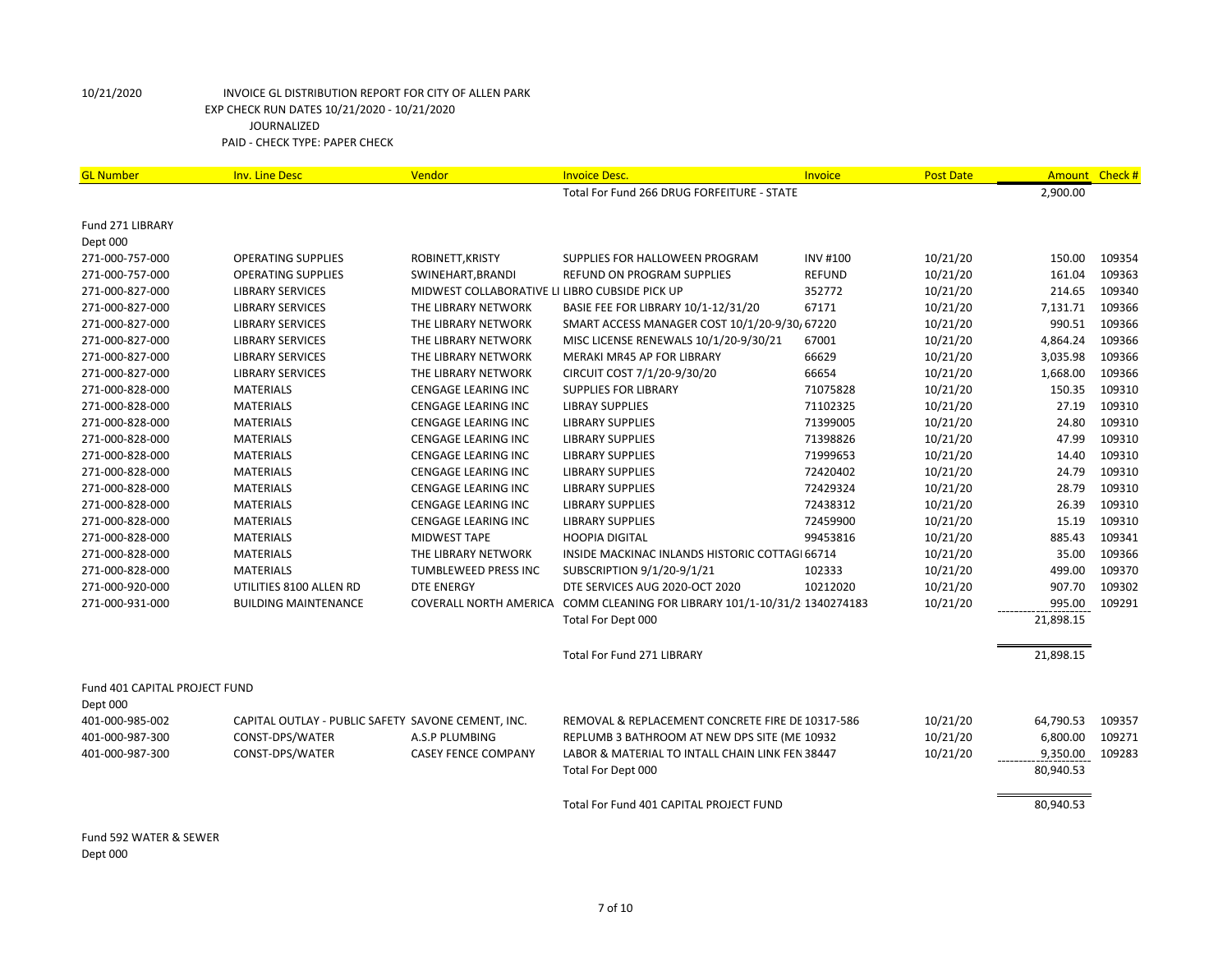| <b>GL Number</b>   | <b>Inv. Line Desc</b>            | Vendor                                             | <b>Invoice Desc.</b>                                                   | Invoice          | <b>Post Date</b> | Amount Check # |        |
|--------------------|----------------------------------|----------------------------------------------------|------------------------------------------------------------------------|------------------|------------------|----------------|--------|
| 592-000-275-000    | 20-SEWER                         | <b>BEKA MANAGEMENT</b>                             | UB refund for account: 050-KE149-25                                    | <b>REFUND</b>    | 10/21/20         | 484.52         | 109342 |
|                    |                                  |                                                    | Total For Dept 000                                                     |                  |                  | 484.52         |        |
|                    |                                  |                                                    |                                                                        |                  |                  |                |        |
| Dept 600 WATER     |                                  |                                                    |                                                                        |                  |                  |                |        |
| 592-600-745-400    | <b>METER MAINTENANCE</b>         | CORE & MAIN LP                                     | <b>PARTS</b>                                                           | M974208          | 10/21/20         | 70.00          | 109288 |
| 592-600-873-000    | <b>MAIN MAINTENANCE 4847</b>     | GREAT LAKES ACE HARDWAR SEPT 2020 PURCHASES        |                                                                        | <b>SEPT 2020</b> | 10/21/20         | 7.58           | 109263 |
| 592-600-873-000    | <b>MAIN MAINTENANCE</b>          | A.S.P PLUMBING                                     | NEW METER SHOP AT FUTURE DPS                                           | 10931            | 10/21/20         | 1,200.00       | 109271 |
| 592-600-873-000    | <b>MAIN MAINTENANCE</b>          | CORE & MAIN LP                                     | <b>PARTS</b>                                                           | N066782          | 10/21/20         | 924.12         | 109288 |
| 592-600-873-000    | <b>MAIN MAINTENANCE</b>          | D & L GARDEN CENTER, INC. SUPPLIES FOR WATERMAIN   |                                                                        | 13751            | 10/21/20         | 120.00         | 109292 |
| 592-600-873-000    | <b>MAIN MAINTENANCE</b>          |                                                    | GV CEMENT CONTRACTING C HAULING CLAY FROM DPS TO RIVERVIEW LAND 20-155 |                  | 10/21/20         | 4,275.00       | 109318 |
| 592-600-873-000    | <b>MAIN MAINTENANCE</b>          | HURON SOD FARMS, INC.                              | <b>SUPPLIES</b>                                                        | 6276             | 10/21/20         | 222.00         | 109323 |
| 592-600-873-000    | <b>MAIN MAINTENANCE</b>          | JOHN D. OSBORNE TRUCKING SUPPLIES WATER DEPT       |                                                                        | 093520           | 10/21/20         | 562.30         | 109327 |
| 592-600-873-000    | <b>MAIN MAINTENANCE</b>          | LOWE'S                                             | SEPT 2020 PURCHASES                                                    | <b>SEPT 2020</b> | 10/21/20         | 1,805.03       | 109334 |
| 592-600-873-000    | <b>MAIN MAINTENANCE</b>          | S & W PLUMBING                                     | SUPPLIES WATER DEPT                                                    | 15723            | 10/21/20         | 42.00          | 109355 |
| 592-600-939-000    | <b>VEHICLE MAINTENANCE</b>       | <b>BARGAIN TIRE CO</b>                             | <b>TIRES &amp; SERVICE</b>                                             | 1578             | 10/21/20         | 620.16         | 109273 |
| 592-600-939-000    | <b>VEHICLE MAINTENANCE</b>       | <b>BARGAIN TIRE CO</b>                             | <b>PARTS</b>                                                           | 1581             | 10/21/20         | 620.16         | 109273 |
| 592-600-939-000    | <b>VEHICLE MAINTENANCE</b>       | KOOL RADIATOR SERVICE, INCOIL TANK REPAIR          |                                                                        | IN268027         | 10/21/20         | 295.00         | 109332 |
| 592-600-939-000    | <b>VEHICLE MAINTENANCE</b>       | SAFELITE FULFILLMENT INC PARTS                     |                                                                        | 03501-055157     | 10/21/20         | 227.75         | 109356 |
|                    |                                  |                                                    | Total For Dept 600 WATER                                               |                  |                  | 10,991.10      |        |
|                    |                                  |                                                    |                                                                        |                  |                  |                |        |
| Dept 601 601 SEWER |                                  |                                                    |                                                                        |                  |                  |                |        |
| 592-601-745-100    | RUBBLE REMOVAL                   |                                                    | GV CEMENT CONTRACTING C HAULING CLAY FROM DPS TO RIVERVIEW LAND 20-155 |                  | 10/21/20         | 30,000.00      | 109318 |
| 592-601-745-200    | <b>PAVEMENT REPAIRS</b>          | SAVONE CEMENT, INC.                                | REMOVE RD PAVEMENT AND REPLACED WATE 10317-591                         |                  | 10/21/20         | 11,820.00      | 109357 |
| 592-601-745-300    | STORM/CB MAINTENANCE             | SAVONE CEMENT, INC.                                | REMOVAL & REPLACEMNT PAVEMENT STORM 10317-590                          |                  | 10/21/20         | 34,390.80      | 109357 |
| 592-601-907-300    | <b>EXCESS FLOW- WAYNE COUNTY</b> | <b>DUWA</b>                                        | OCT 2020 EXCESS FLOW                                                   | 0000301087       | 10/21/20         | 32,914.55      | 109306 |
| 592-601-907-300    | <b>EXCESS FLOW- WAYNE COUNTY</b> | <b>DUWA</b>                                        | SEPT 2020 EXCESS FLOW CREDIT ON ACCT                                   | 0000300998       | 10/21/20         | 0.00           | 109306 |
| 592-601-920-000    | UTILITIES 997 ENTERPRISE         | DTE ENERGY                                         | DTE SERVICES AUG 2020-OCT 2020                                         | 10212020         | 10/21/20         | 2,843.84       | 109302 |
| 592-601-927-050    | SEWAGE DISPOSAL-GLWA             |                                                    | GREAT LAKES WATER AUTHO SEPT 2020 SEWAGE CHARGES                       | SEPTSEWAGE       | 10/21/20         | 71,200.00      | 109294 |
| 592-601-927-060    | SEWAGE DISPOSAL- WAYNE COUN DUWA |                                                    | JULY 2020 SEWAGE CHARGES CREDIT ON ACCO JULYSEWAGE                     |                  | 10/21/20         | 0.00           | 109306 |
| 592-601-930-000    | <b>SEWER MAINTENANCE</b>         | <b>CORE &amp; MAIN LP</b>                          | <b>SUPPLIES</b>                                                        | M973203          | 10/21/20         | 319.04         | 109288 |
| 592-601-930-000    | SEWER MAINTENANCE                | LOWE'S                                             | SEPT 2020 PURCHASES                                                    | <b>SEPT 2020</b> | 10/21/20         | 48.87          | 109334 |
| 592-601-939-000    | <b>BOND PRINCIPAL</b>            | THE SAFETY COMPANY LLC                             | <b>PARTS</b>                                                           | IN203963         | 10/21/20         | 866.68         | 109343 |
| 592-601-939-100    | <b>VEHICLE MAINTENANCE</b>       | BAKER'S GAS & WELDING SUI CYLINDER RENTAL FOR CITY |                                                                        | 09235750         | 10/21/20         | 26.77          | 109272 |
| 592-601-951-000    | <b>ENGINEERING CONSULTANTS</b>   | C.E. RAINES COMPANY                                | JOB AP-01 GENERAL PROJECTS                                             | 17210            | 10/21/20         | 1,015.00       | 109286 |
| 592-601-983-000    | <b>BACKUP GENERATORS</b>         | <b>WOLVERINE POWER SYSTEM: SUPPLIES</b>            |                                                                        | 0198228-IN       | 10/21/20         | 810.00         | 109385 |
| 592-601-983-000    | <b>BACKUP GENERATORS</b>         | <b>WOLVERINE POWER SYSTEM: PARTS</b>               |                                                                        | 0198400-IN       | 10/21/20         | 1,890.00       | 109385 |
| 592-601-983-000    | <b>BACKUP GENERATORS</b>         | <b>WOLVERINE POWER SYSTEM: PARTS</b>               |                                                                        | 0198360-IN       | 10/21/20         | 790.00         | 109385 |
| 592-601-983-000    | <b>BACKUP GENERATORS</b>         | <b>WOLVERINE POWER SYSTEM: PARTS</b>               |                                                                        | 0198369-IN       | 10/21/20         | 2,037.10       | 109385 |
| 592-601-983-000    | <b>BACKUP GENERATORS</b>         | <b>WOLVERINE POWER SYSTEM: PARTS</b>               |                                                                        | 0198580-IN       | 10/21/20         | 1,070.00       | 109385 |
| 592-601-983-000    | <b>BACKUP GENERATORS</b>         | <b>WOLVERINE POWER SYSTEM: PARTS</b>               |                                                                        | 0198361-IN       | 10/21/20         | 969.10         | 109385 |
|                    |                                  |                                                    | Total For Dept 601 601 SEWER                                           |                  |                  | 193,011.75     |        |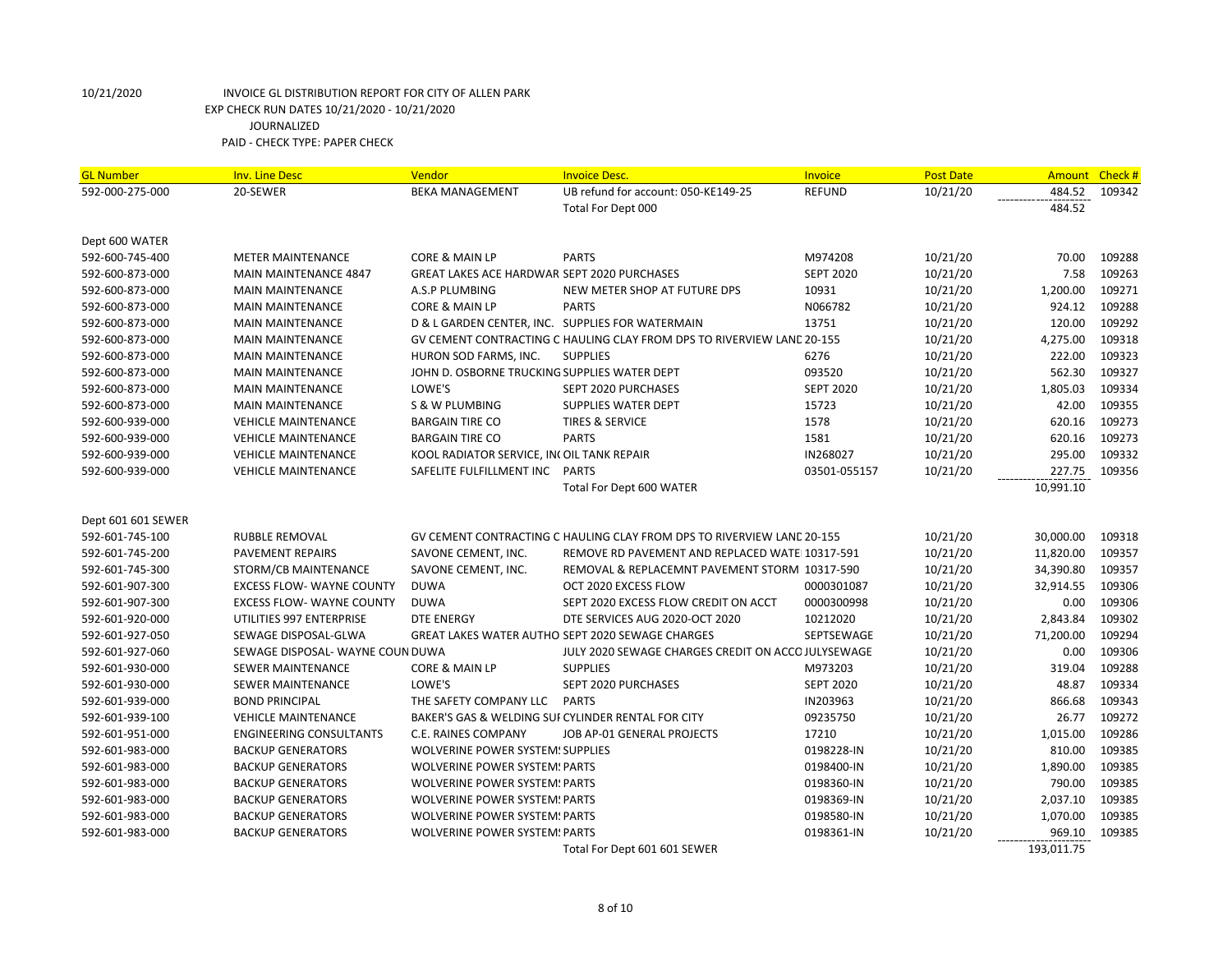| <b>GL Number</b>                 | <b>Inv. Line Desc</b>                | Vendor                                             | <b>Invoice Desc.</b>                                                                   | Invoice          | <b>Post Date</b> |            | Amount Check # |
|----------------------------------|--------------------------------------|----------------------------------------------------|----------------------------------------------------------------------------------------|------------------|------------------|------------|----------------|
| Dept 603 603 BASIN               |                                      |                                                    |                                                                                        |                  |                  |            |                |
| 592-603-757-000                  | <b>OPERATING SUPPLIES 4805</b>       | GREAT LAKES ACE HARDWAR SEPT 2020 PURCHASES        |                                                                                        | <b>SEPT 2020</b> | 10/21/20         | 49.35      | 109263         |
| 592-603-757-000                  | <b>OPERATING SUPPLIES</b>            | LOWE'S                                             | SEPT 2020 PURCHASES                                                                    | <b>SEPT 2020</b> | 10/21/20         | 30.58      | 109334         |
| 592-603-853-000                  | TELEPHONE- TOM MURRAY                | <b>VERIZON WIRELESS</b>                            | CITY PHONE SERVICES 9/2/20-10/01/20                                                    | 9863909483       | 10/21/20         | 473.11     | 109372         |
| 592-603-853-000                  | <b>TELEPHONE- PUMP STN</b>           | <b>VERIZON WIRELESS</b>                            | PUMP STN SERVICES 9/11-10/10/20                                                        | 9864585335       | 10/21/20         | 249.09     | 109377         |
| 592-603-920-000                  | UTILITIES 1840 DIX RD                | <b>DTE ENERGY</b>                                  | DTE SERVICES AUG 2020-OCT 2020                                                         | 10212020         | 10/21/20         | 7,067.35   | 109302         |
| 592-603-931-000                  | <b>BUILDING MAINTENANCE 4889</b>     | <b>GREAT LAKES ACE HARDWAR SEPT 2020 PURCHASES</b> |                                                                                        | <b>SEPT 2020</b> | 10/21/20         | 97.59      | 109263         |
| 592-603-931-000                  | <b>BUILDING MAINTENANCE</b>          | <b>JAN OVERHEAD DOOR</b>                           | LABOR TO INSTALL STEEL FRAME DOORS                                                     | 15065990         | 10/21/20         | 3,020.75   | 109325         |
| 592-603-931-000                  | <b>BUILDING MAINTENANCE</b>          | LOWE'S                                             | SEPT 2020 PURCHASES                                                                    | <b>SEPT 2020</b> | 10/21/20         | 948.56     | 109334         |
| 592-603-934-000                  | <b>EQUIPMENT MAINTENANCE</b>         | LOWE'S                                             | SEPT 2020 PURCHASES                                                                    | <b>SEPT 2020</b> | 10/21/20         | 940.03     | 109334         |
|                                  |                                      |                                                    | Total For Dept 603 603 BASIN                                                           |                  |                  | 12,876.41  |                |
|                                  |                                      |                                                    |                                                                                        |                  |                  |            |                |
| Dept 604 ADMINISTRATION/DEBT     |                                      |                                                    |                                                                                        |                  |                  |            |                |
| 592-604-722-100                  |                                      |                                                    | RETIREMENT CONTRIBUTION - DB PNC BANK NATIONAL ASSOC- OCT 2020 MONTHLY PENSION PAYMENT | <b>OCT 2020</b>  | 10/21/20         | 14,794.00  | 109350         |
| 592-604-820-000                  | <b>ENGINEERING</b>                   | <b>BUCCILLI GROUP, LLC</b>                         | INSPECTION SERVICES 2020 DPS 9/28-10/2/20 4201                                         |                  | 10/21/20         | 1,674.00   | 109279         |
| 592-604-820-000                  | ENGINEERING                          | <b>BUCCILLI GROUP, LLC</b>                         | INSPECTION SERVICES UTILITY REPAIRS 9/28-1(4203                                        |                  | 10/21/20         | 2,700.00   | 109279         |
| 592-604-820-000                  | <b>ENGINEERING</b>                   | C.E. RAINES COMPANY                                | JOB AP-155 FEMA FLOOD MITIGATION GRANT / 17276                                         |                  | 10/21/20         | 850.00     | 109286         |
| 592-604-820-000                  | ENGINEERING                          | C.E. RAINES COMPANY                                | JOB AP-146 N BRANCH ECORSE CREEK FLOOD C 17221                                         |                  | 10/21/20         | 250.00     | 109286         |
|                                  |                                      |                                                    | Total For Dept 604 ADMINISTRATION/DEBT                                                 |                  |                  | 20,268.00  |                |
|                                  |                                      |                                                    | Total For Fund 592 WATER & SEWER                                                       |                  |                  | 237,631.78 |                |
| <b>Fund 701 TRUST AND AGENCY</b> |                                      |                                                    |                                                                                        |                  |                  |            |                |
| Dept 000                         |                                      |                                                    |                                                                                        |                  |                  |            |                |
| 701-000-245-000                  | <b>PARKS &amp; RECREATION ESCROW</b> | ANTIOCH, KENDALL                                   | BIG BEAR 3 GAMES TIME KEEPER                                                           | <b>BIG BEAR</b>  | 10/21/20         | 45.00      | 109269         |
| 701-000-245-000                  | <b>PARKS &amp; RECREATION ESCROW</b> |                                                    | BUDZINSKI, DANIEL LEONARD BIG BEAR 4 GAMES TIME KEEPER                                 | <b>BIG BEAR</b>  | 10/21/20         | 60.00      | 109280         |
| 701-000-245-000                  | <b>PARKS &amp; RECREATION ESCROW</b> | <b>GUTEKUNST, LORI</b>                             | BIG BEAR 1 GAME TIME KEEPER                                                            | <b>BIG BEAR</b>  | 10/21/20         | 15.00      | 109317         |
| 701-000-245-000                  | <b>PARKS &amp; RECREATION ESCROW</b> | <b>KEY AWARDS</b>                                  | <b>BENCH PLATE FOR P&amp;R</b>                                                         | 5933A            | 10/21/20         | 15.00      | 109328         |
| 701-000-245-000                  | <b>PARKS &amp; RECREATION ESCROW</b> | SCHAFER, MADISON                                   | BIG BEAR 9 GAMES TIME KEEPER                                                           | <b>BIG BEAR</b>  | 10/21/20         | 135.00     | 109358         |
| 701-000-245-000                  | <b>PARKS &amp; RECREATION ESCROW</b> | SIAKANTARIS, CONSTANTINE, BIG BEAR 17 GAMES        |                                                                                        | <b>BIG BEAR</b>  | 10/21/20         | 85.00      | 109361         |
| 701-000-246-500                  | <b>ENGINEERING ESCROW</b>            | <b>BUCCILLI GROUP, LLC</b>                         | ENG INSPECTION FORD LAND 10/5-10/9/20                                                  | 4222             | 10/21/20         | 540.00     | 109279         |
| 701-000-246-500                  | <b>ENGINEERING ESCROW</b>            | <b>BUCCILLI GROUP, LLC</b>                         | ENG INSPECTIONS FORD PENG 200008 10/5-10 4221                                          |                  | 10/21/20         | 540.00     | 109279         |
| 701-000-246-500                  | <b>ENGINEERING ESCROW</b>            | <b>BUCCILLI GROUP, LLC</b>                         | ENG INSPECTIONS PENG19007 10/12-10/16/20 4226                                          |                  | 10/21/20         | 432.00     | 109279         |
| 701-000-246-500                  | <b>ENGINEERING ESCROW</b>            | <b>BUCCILLI GROUP, LLC</b>                         | ENG INSPEC PENG 200008 10/12-10/16/20                                                  | 4225             | 10/21/20         | 540.00     | 109279         |
| 701-000-246-500                  | <b>ENGINEERING ESCROW</b>            | C.E. RAINES COMPANY                                | JOB AP-01 GENERAL PROJECTS                                                             | 17210            | 10/21/20         | 3,087.50   | 109286         |
|                                  |                                      |                                                    | Total For Dept 000                                                                     |                  |                  | 5,494.50   |                |
|                                  |                                      |                                                    |                                                                                        |                  |                  |            |                |
|                                  |                                      |                                                    | Total For Fund 701 TRUST AND AGENCY                                                    |                  |                  | 5,494.50   |                |